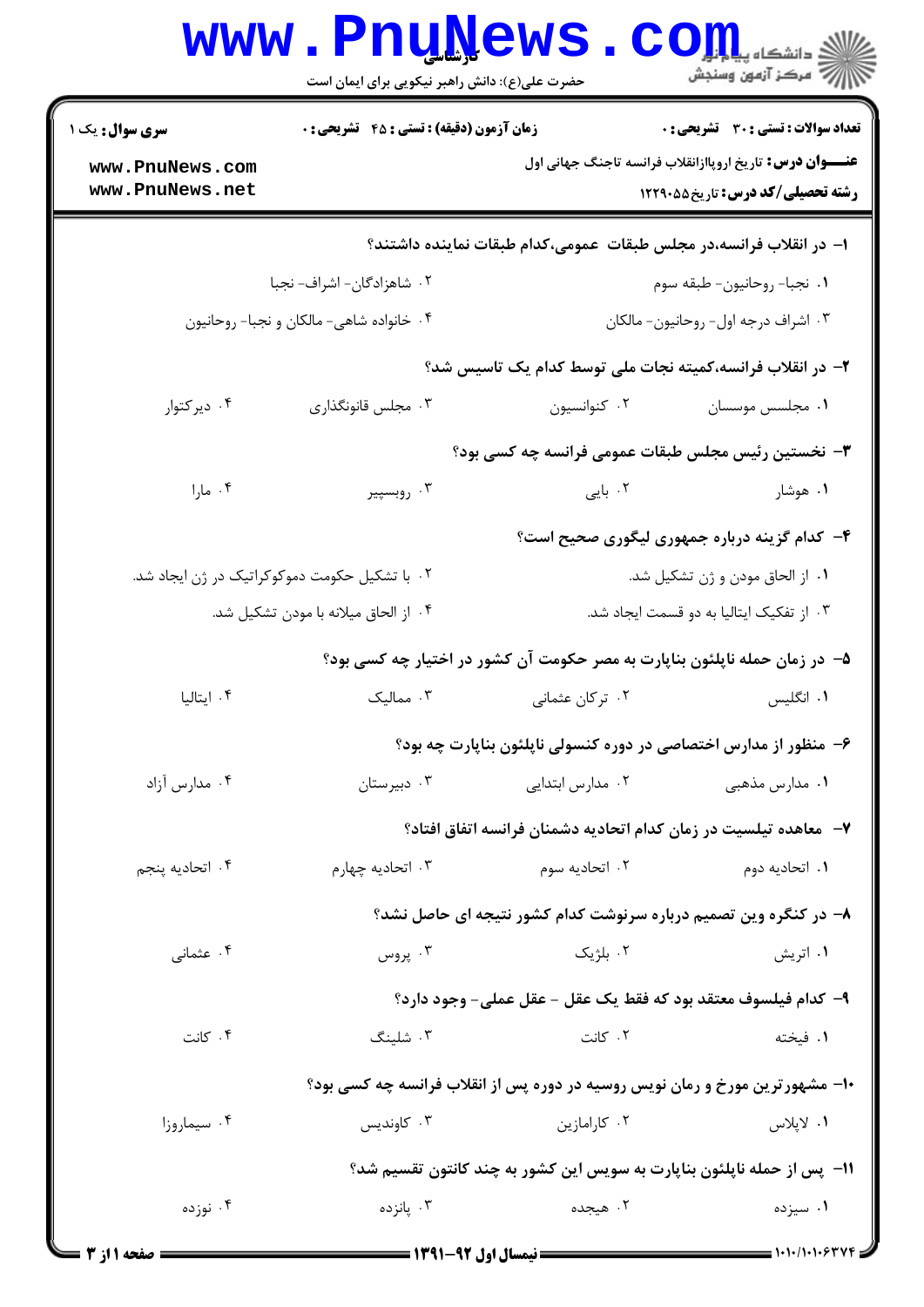| <b>سری سوال : ۱ یک</b>   | <b>زمان آزمون (دقیقه) : تستی : 45 گشریحی : 0</b><br><b>تعداد سوالات : تستی : 30 ٪ تشریحی : 0</b> |                                                                                           |                                                                 |
|--------------------------|--------------------------------------------------------------------------------------------------|-------------------------------------------------------------------------------------------|-----------------------------------------------------------------|
| www.PnuNews.com          |                                                                                                  |                                                                                           | <b>عنـــوان درس:</b> تاریخ اروپاازانقلاب فرانسه تاجنگ جهانی اول |
| www.PnuNews.net          |                                                                                                  |                                                                                           | <b>رشته تحصیلی/کد درس:</b> تاریخ۵۵×۱۲۲۹                         |
|                          |                                                                                                  | <b>۱۲</b> - در چین انجمن های سری با چه هدفی تشکیل شده بود؟                                |                                                                 |
|                          | ۰۲ مبارزه با حکومت                                                                               |                                                                                           | ۰۱ مقابله با نفوذ اروپایی ها                                    |
|                          | ۰۴ اخراج پرتغالی ها                                                                              |                                                                                           | ۰۳ اخراج منچوها                                                 |
|                          |                                                                                                  |                                                                                           | ۱۳- رستوراسیون به چه معناست؟                                    |
|                          | ۰۲ احیاء نظام جهموری                                                                             |                                                                                           | <b>۱.</b> نهضت ادبی                                             |
|                          | ۰۴ احیا، نظام سلطنتی                                                                             |                                                                                           | ۰۳ احیاء حکومت مذهبی                                            |
|                          |                                                                                                  | ۱۴- پس از حکومت صد روزه ناپلئون چه کسی به حکومت فرانسه رسید؟                              |                                                                 |
| ۰۴ دوک اور لئان          | ۰۳ شارل دهم                                                                                      | ۰۲ دوک دو ریشلیو                                                                          | <b>۱</b> . لویی هجدهم                                           |
|                          |                                                                                                  | ۱۵– صلح نامه آندرینوپل در سال ۱۸۲۹ بین کدام کشورها بسته شد؟                               |                                                                 |
| ۰۴ اتریش و روسیه         | ۰۳ روسیه و عثمانی                                                                                | ٠٢ اسپانيا و آمريكا                                                                       | ۰۱ فرانسه و اتریش                                               |
|                          |                                                                                                  |                                                                                           | ۱۶- کدام گزینه در باره اسکلاواژ صحیح است؟                       |
|                          | ۰۲ قانون منع تجارت برده                                                                          |                                                                                           | ٠١. قانون تجارت آزاد                                            |
|                          | ۰۴ مالکیت زمین                                                                                   |                                                                                           | ۰۳ برده فروشی                                                   |
|                          |                                                                                                  | ۱۷- کدام صاحب نظر اقتصاد سیاسی طرفدار مداخله دولت و مخالف عقیده آزادی عمل بود؟            |                                                                 |
| ۰۴ استفن سون             | $\cdots$ سه                                                                                      | ۰۲ مولر                                                                                   | ۰۱ سیسموندی                                                     |
|                          |                                                                                                  | ۱۸– در دوره انقلاب ۱۸۳۰ فرانسه چه کسی پادشاه انگلستان بود؟                                |                                                                 |
| ۰۴ ژرژ سوم               | ۰۳ ملکه ویکتوریا                                                                                 | ۰۲ گیوم چهارم                                                                             | ۰۱ ژرژ چهارم                                                    |
|                          |                                                                                                  | ۱۹- کدام مورد نتیجه فوری « فرمان انحلال اتحادیه هفت کانتون » در سویس بود؟                 |                                                                 |
|                          | ۰۲ جنگ داخلی جدیدی شروع شد.                                                                      |                                                                                           | ۰۱ كانتون ها با هم متحد شدند.                                   |
| ۰۴ انقلاب داخلی شروع شد. |                                                                                                  | ۰۳ سویس بین دانمارک و فرانسه تقسیم شد.                                                    |                                                                 |
|                          |                                                                                                  | <b>۲۰</b> - گال جدید جنوبی که در سال ۱۸۴۲ مستقل شد در کدام ناحیه قرار دارد؟               |                                                                 |
| ۰۴ اقيانوسيه             | ۰۳ شرق دور                                                                                       | ۰۲ آمریکای جنوبی                                                                          | ٠١. آفريقا                                                      |
|                          |                                                                                                  | 21- در نظر این فیلسوف « زیستن رنج بردن محسوب می شد و تنها علاج آن در هم شکستن اراده است»؟ |                                                                 |
| ۰۴ اگوست کنت             | ۰۳ شوپنهاور                                                                                      | ۰۲ هربارت                                                                                 | ۰۱ نیچه                                                         |